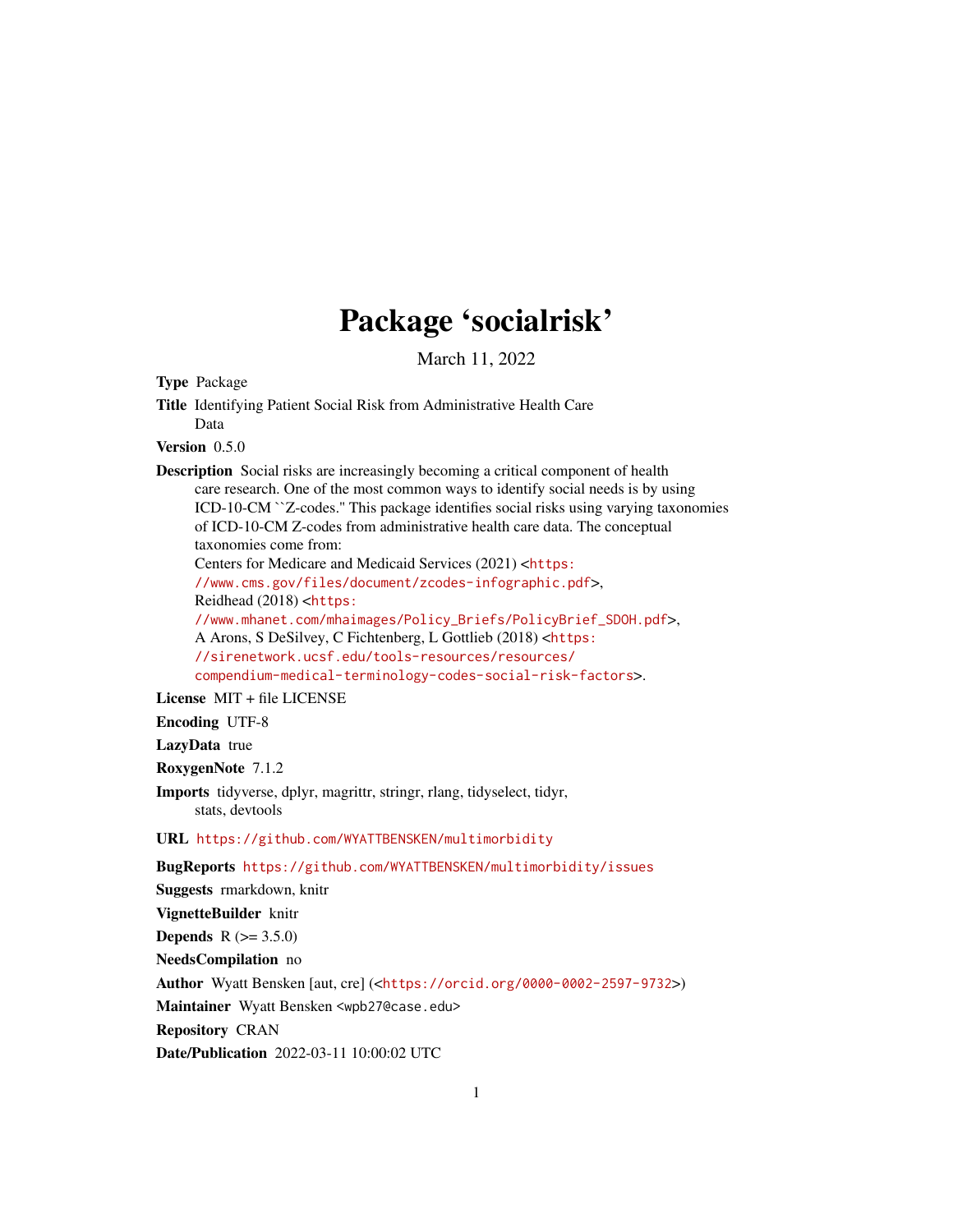### <span id="page-1-0"></span>R topics documented:

| Index |  |  |  |  |  |  |  |  |  |  |  |  |  |  |  |  |  |  |  |  |  |  |
|-------|--|--|--|--|--|--|--|--|--|--|--|--|--|--|--|--|--|--|--|--|--|--|
|       |  |  |  |  |  |  |  |  |  |  |  |  |  |  |  |  |  |  |  |  |  |  |
|       |  |  |  |  |  |  |  |  |  |  |  |  |  |  |  |  |  |  |  |  |  |  |
|       |  |  |  |  |  |  |  |  |  |  |  |  |  |  |  |  |  |  |  |  |  |  |

clean\_data *Prepare our administrative data for analysis*

#### Description

clean\_data returns a dataset which has been transformed and cleaned for subsequent functions in this package.

#### Usage

```
clean_data(dat = NULL, style = "long", id = NULL, prefix\_dx = "dx")
```
#### Arguments

| dat       | dataset                                                                                          |
|-----------|--------------------------------------------------------------------------------------------------|
| style     | long, the default, is one diagnosis column per row whereas wide is multiple<br>diagnosis columns |
| id        | unique patient identifier variable name                                                          |
| prefix_dx | the variable prefix for the diagnosis columns (defaults to "dx"), in quotes                      |

#### Details

This function takes our raw administrative data, in a number of different forms, and prepares it in a way which allows the other functions in this package to easily work with it. It is recommended to run this package on all data regardless of setup.

#### Value

dataframe with multiple rows per patient, which has re-structured their administrative data

#### Examples

```
clean_data(dat = i10_wide, id = patient_id, style = "wide", prefix_dx = "dx")
```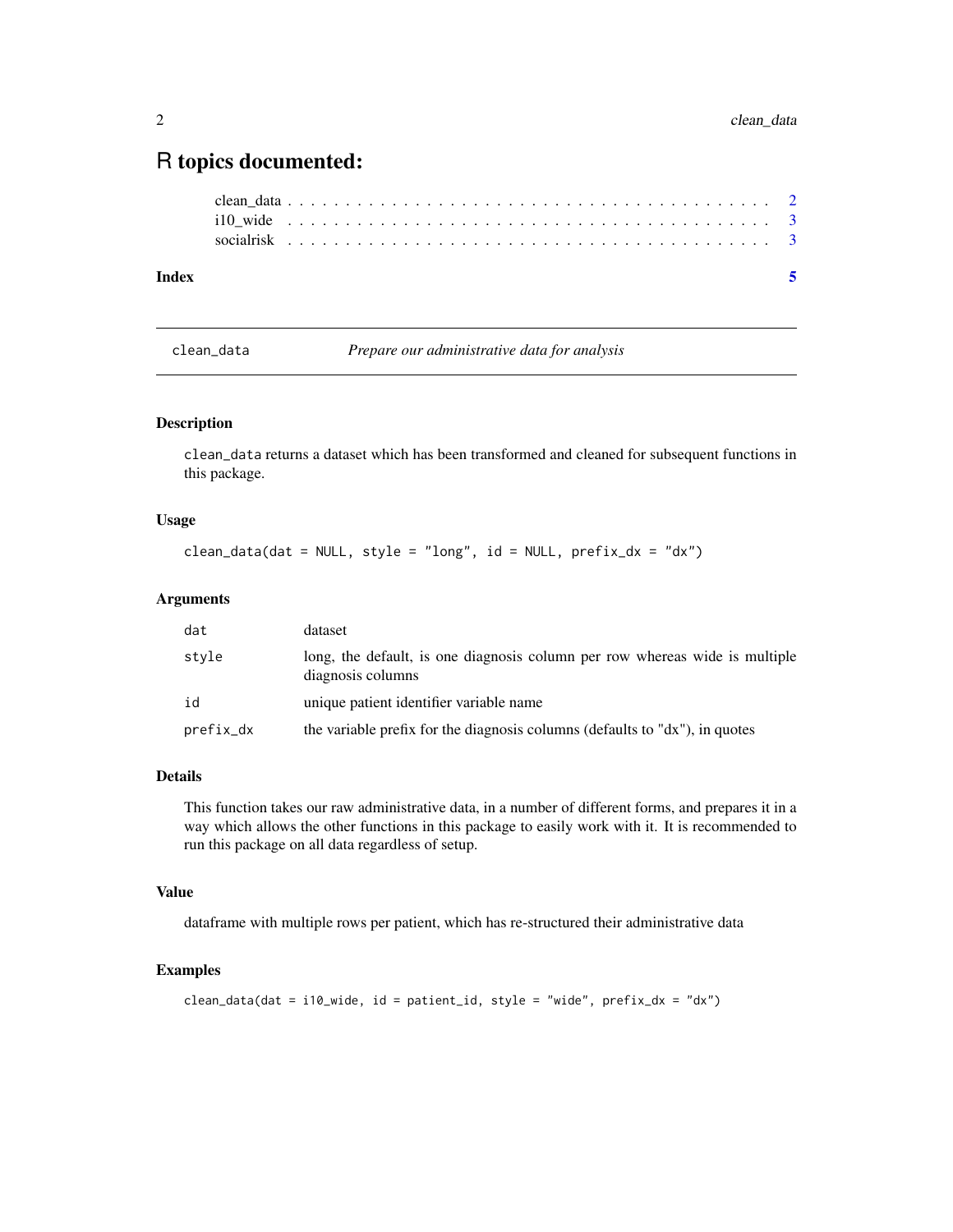<span id="page-2-0"></span>

#### Description

A dataset with fake patient data for 5 patients with ICD-10 diagnosis codes.

#### Usage

data(i10\_wide)

#### Format

A data frame with 29 rows and 11 variables:

patient\_id patient\_id

sex patient's sex (male or female)

date\_of\_serv the date of service for the fake claim

- dx1 first diagnosis
- dx2 second diagnosis
- dx3 third diagnosis
- dx4 fourth diagnosis
- dx5 fifth diagnosis

visit\_type inpatient (ip) or outpatient(ot)

hcpcs HCPCS code

icd\_version Which version of ICD the row is.  $9 = ICD-9$ ,  $0 = ICD-10$ 

#### Source

This was created by the package author.

| socialrisk | Social Risk |  |  |
|------------|-------------|--|--|
|------------|-------------|--|--|

#### Description

socialrisk returns a summary dataset containing indicators of social risk, which vary based on the taxonomy command, for each patient.

#### Usage

```
socialrisk(dat = NULL, id = NULL, dx = "dx", taxonomy = "cms")
```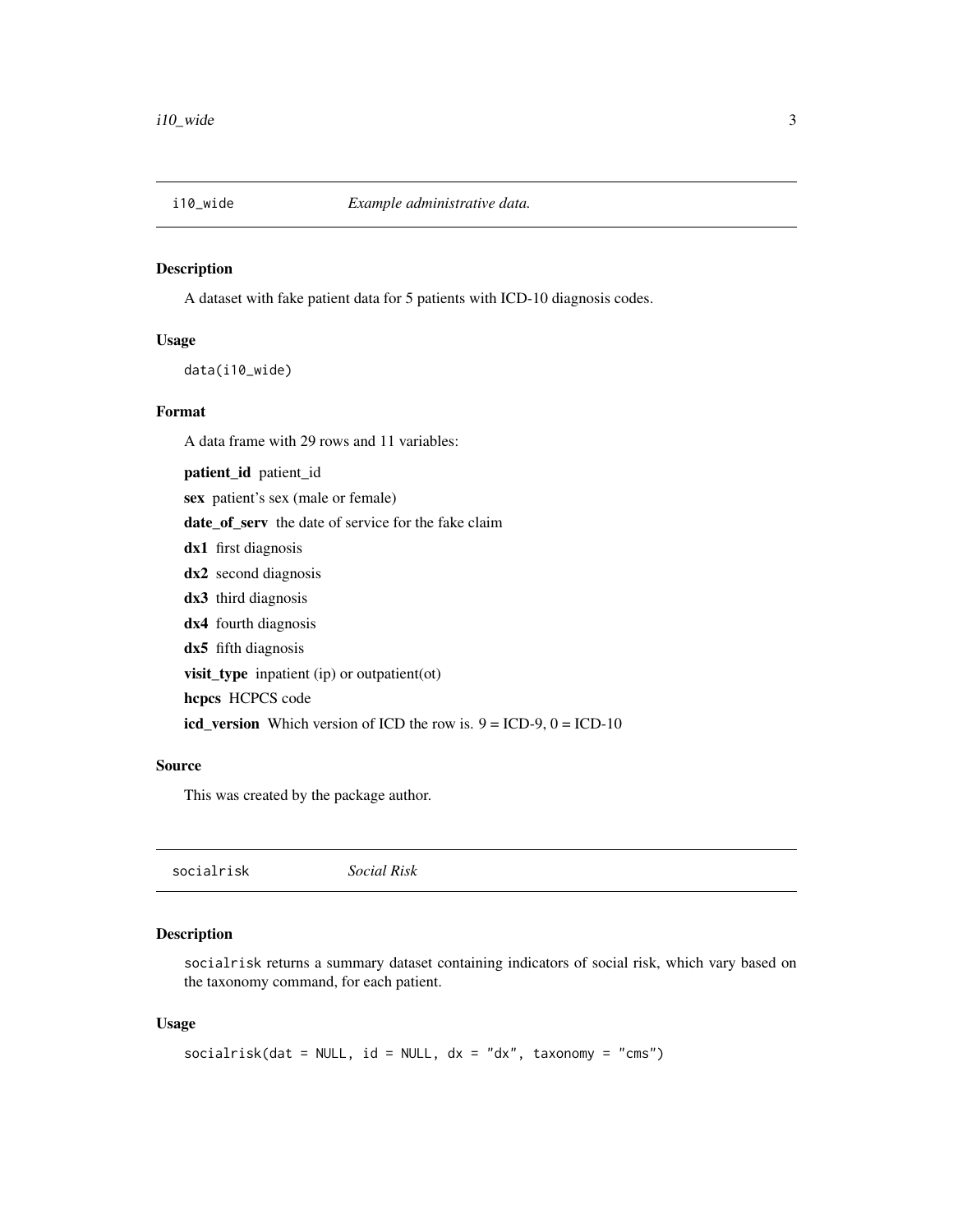#### Arguments

| dat      | dataset which has been properly prepared in long format                                                |
|----------|--------------------------------------------------------------------------------------------------------|
| id       | variable of the unique patient identifier                                                              |
| dx       | the column with the diagnoses (defaults to 'dx')                                                       |
| taxonomy | the taxonomy one wishes to use for social risk, with options of "cms" (default),<br>"mha", and "siren" |

#### Details

This function uses data which has been properly prepared to identify and flag social risks.

#### Value

dataframe with one row per patient, a column for their patient id, a column with whether they have any social risk, a column with the number of social risk domains, and columns with indicator variables for each social risk

#### Examples

```
data \le clean_data(dat = i10_wide, id = patient_id, style = "wide", prefix_dx = "dx")
socialrisk(dat = data, id = patient_id, dx = dx, taxonomy = "cms")
```